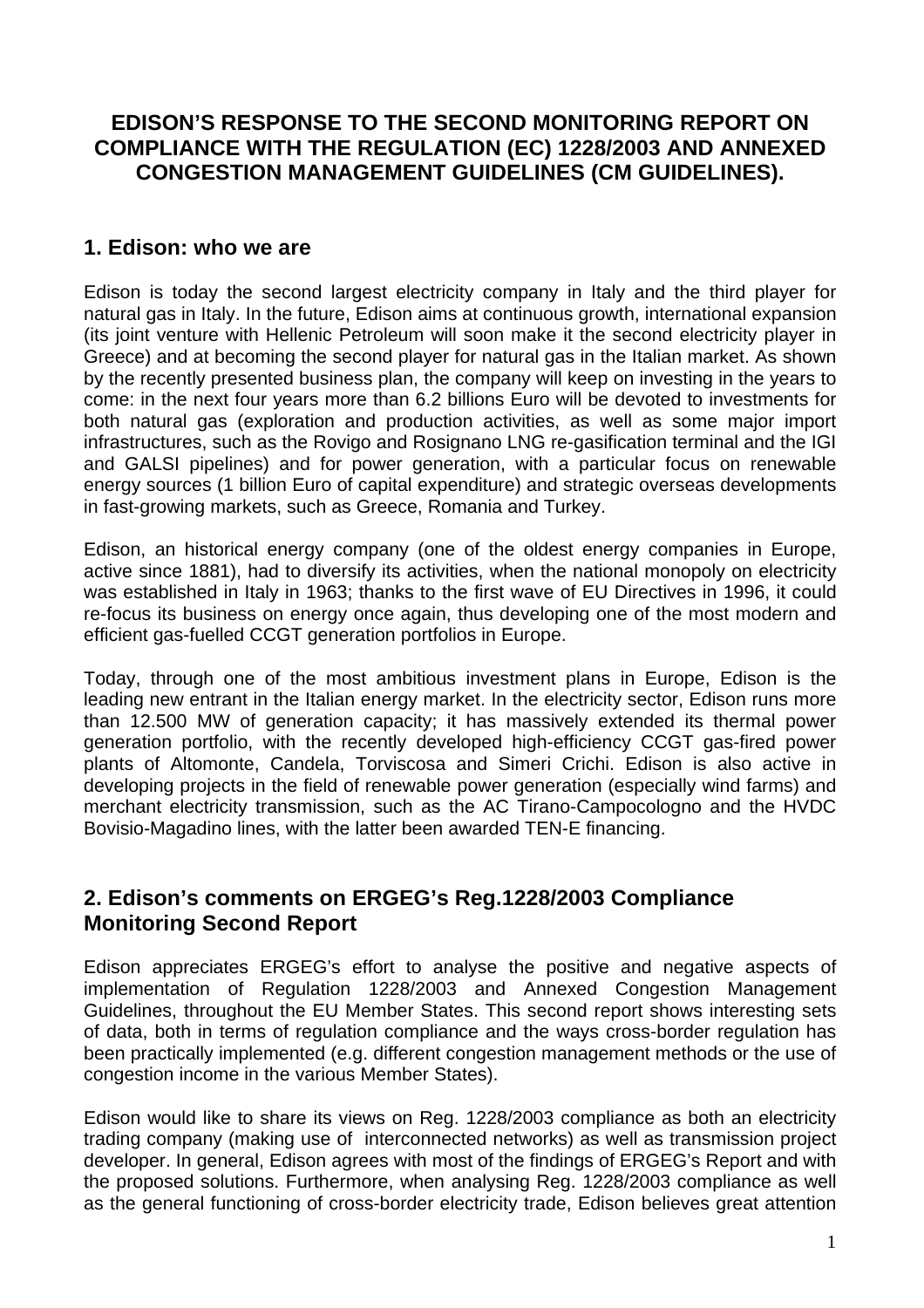should be devoted to the need for correct and harmonized implementation, and the ways for national legislative and regulatory frameworks on electricity interconnection to converge.

#### **2.a Inter-TSO compensation**

Edison is agree with ERGEG about the need to develop an Inter-TSO compensation system able to determine really TSOs responsible for origin and end of flows in the meshed network and suggests the creation of a common and shared update database to address it (see point 2.b above).

Such a data base would solve the problem to quantify and attribute the network losses, mitigating possibility of discriminative behaviours.

It must be emphasised further that the cost of losses should be equally charged to the operators really assigners of the exporting and importing cross border transit capacity.

### **2.b The creation of a common and shared update database**

In order to promote a larger integration, it seems key that a common and shared updated database describing the real physical network of large and consistent parts of the European system should be used as a joint model by all involved TSOs to calculate more precisely the cross influence of transactions and/or network conditions on physical power flow (coordinated load flow calculations).

A preliminary necessity (also before market coupling introducing) is to identify the existing loop flows and maximised allocated capacity thought a state estimation with real data (productions, lines availability, loads, etc) and in real time.

Only starting from the "as it is" scenario it seems possible to avoid distortions in the market and to guarantee the coordinated planning of the key European investments.

#### **2.c Insufficient level of harmonisation on cross-border electricity flows**

Edison's experience with regard to interaction with different TSOs has shown that specific rules as well as general market structure still differ to a very large extent, and that these differences impede a full development of cross-border electricity trading.

For instance, network losses related to electricity traded across borders are treated differently by the different TSOs in the Member States. Some TSOs provide for procurement of electricity due to network losses themselves, while others deem energy trading companies responsible for procurement of the losses related to their own flows.

Another example of lack of harmonisation Edison would like to draw the attention on is the different level of network utilisation fees applied in the different Member States: harmonisation and convergence of these fees is a pre-requisite in order to allow for enhanced cross-border flows of electricity, and to a more integrated European market.

To this extent, Edison expresses the need for further coordination among Regulators and TSOs at European level, in order to develop a consistent or at least harmonised set of rules related to cross-border electricity flows between neighbouring States and, eventually, at regional and European level.

#### **2.d Cross-border investment incentives**

TSO's main task is to guarantee a sufficient level of security and reliability of the national grids, and to improve internal as well as cross-border transmission capacity. Both tasks, but in particular the latter, involve investing in order to increase